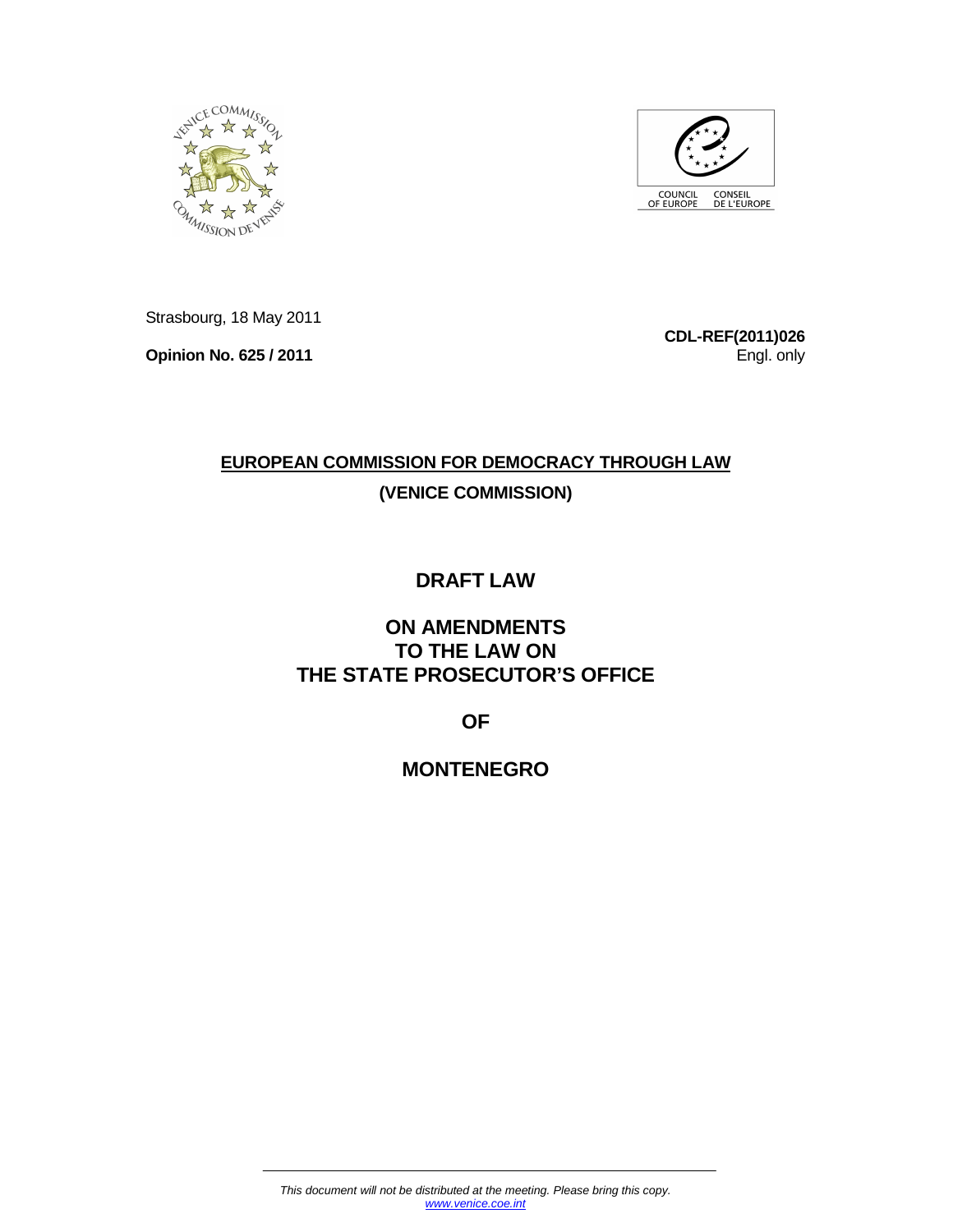## **D r a f t**

## **LAW ON AMENDMENTS TO THE LAW ON THE STATE PROSECUTOR'S OFFICE**

#### **Article 1**

In the Law on the State Prosecutor's Office (Official Gazette of the Republic of Montenegro 69/03 and Official Gazette of Montenegro 40/08) in Article 7 paragraph 2 shall be deleted.

#### **Article 2**

In Article 31 paragraph 1 after the word "announcement" the following words shall be added "except for the Special Prosecutor and Deputy Special Prosecutor".

#### **Article 3**

Article 33 shall be amended to read as follows:

"The Prosecutorial Council shall request an opinion on professional and working qualities for exercising prosecutor's office for each candidate from:

- (1) the Prosecutor's Office, other body, business organization or other legal entity where candidates exercise or had exercised his/her legal profession;
- (2) immediately superior State Prosecutor's Office for an advancing candidate.

If a candidate exercises or had exercised his/her legal profession in the Prosecutor's Office, the opinion under paragraph 1 of this Article shall be given by the State Prosecutor based on the opinion of the Prosecutors' Conference and available data on the work of the candidate.

Opinion under paragraph 1 of this Article shall contain justified information on the following:

- (1) working experience;
- (2) the type of work and working results;
- (3) attitude towards work and colleagues;
- (4) communication skills.

In addition to the information under paragraph 3 of this Article, the opinion for appointment of advancing Deputy State Prosecutor shall also contain justified information under Article 33v paragraph 1 item 2 indent 2 under this Law.

In addition to the information under paragraph 3 of this Article, the opinion on candidates for the State Prosecutor shall also contain justified information under Article 33g of this Law.

Opinion form under par. 3, 4 and 5 of this Article shall be regulated by the Rules of Procedure of the Prosecutorial Council."

## **Article 4**

Article 33a shall be amended as follows:

"The criteria for appointment of the State Prosecutor and Deputy State Prosecutor shall be the following: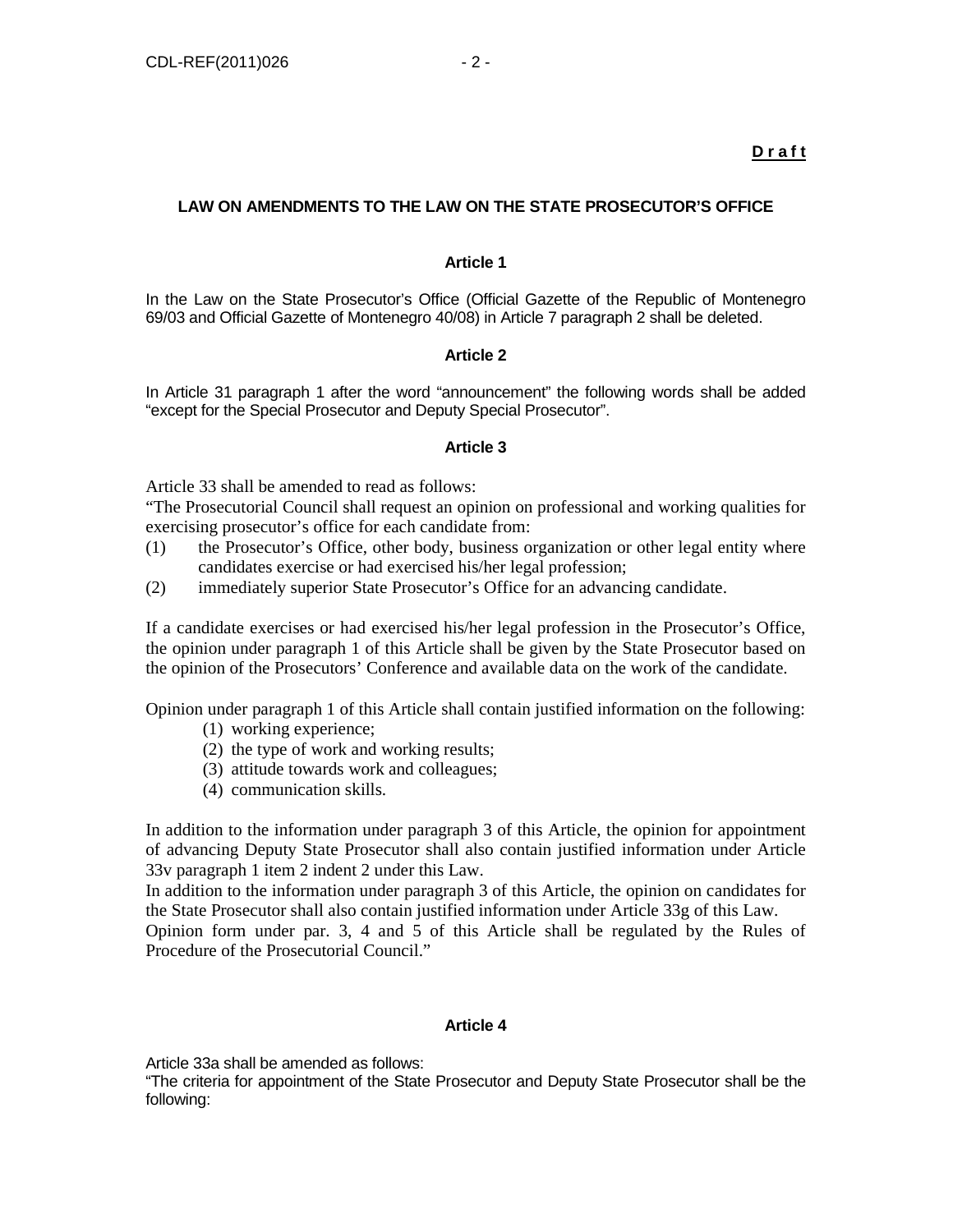- (1) acquired knowledge;
- (2) ability to execute prosecutor's office;
- (3) decency to execute prosecutor's office.

In addition to the criteria referred to in paragraph 1 of this Article, organization skills shall be particularly taken into account for the appointment of the State Prosecutor".

## **Article 5**

After Article 33a three new articles shall be added as follows:

## "Closer criteria for the first appointment of Deputy

## Article 33b

Closer criteria for the appointment of a Deputy being appointed for the first time shall be the following:

- (1) acquired knowledge being assessed based on:
	- the average grade and length of studying;
	- professional development (successfully completed initial training, seminars, workshops);
	- scientific title awarded (postgraduate degree, master degree, PhD);
	- computer skills and foreign languages additional criterion for acquired knowledge.
- (2) capacity to perform prosecutor's office being assessed based on:
	- the grade (result) for the written test (examination);
	- work experience (type of work that the candidate previously performed and the length of work experience and work results, advancement in the service (at work) and similar);
- (3) decency to execute prosecutor's office being assessed based on:
	- the fact that he/she has not been sentenced for criminal acts rendering him/her unfit to execute prosecutor's office, nor punished for minor offences;
	- reputation and chaste behaviour;
	- relationship with colleagues and clients;

Closer criteria for appointment of advancing Deputy State Prosecutor

Article 33v

When appointing advancing Deputy State Prosecutor the following shall be particularly taken into account:

- (1) acquired knowledge being assessed based on:
	- professional development (continuous training and other forms of training);
	- scientific title awarded (postgraduate degree, master degree, PhD);
	- published scientific and expert papers and other activities in the line of work (participation in drafting laws, expert analyses, lecturing, mediation and similar);
	- computer skills and foreign languages.
- (2) capability of executing prosecutor's office being assessed based on:
	- work experience (length of years of service as a prosecutor and other work experience);
	- results of work in the last three years being assessed based on: the number and complexity of completed cases during the year; method of case processing (in regular, fast-track procedure, through application of an alternative method of case processing, financial investigations); quality of work (the number of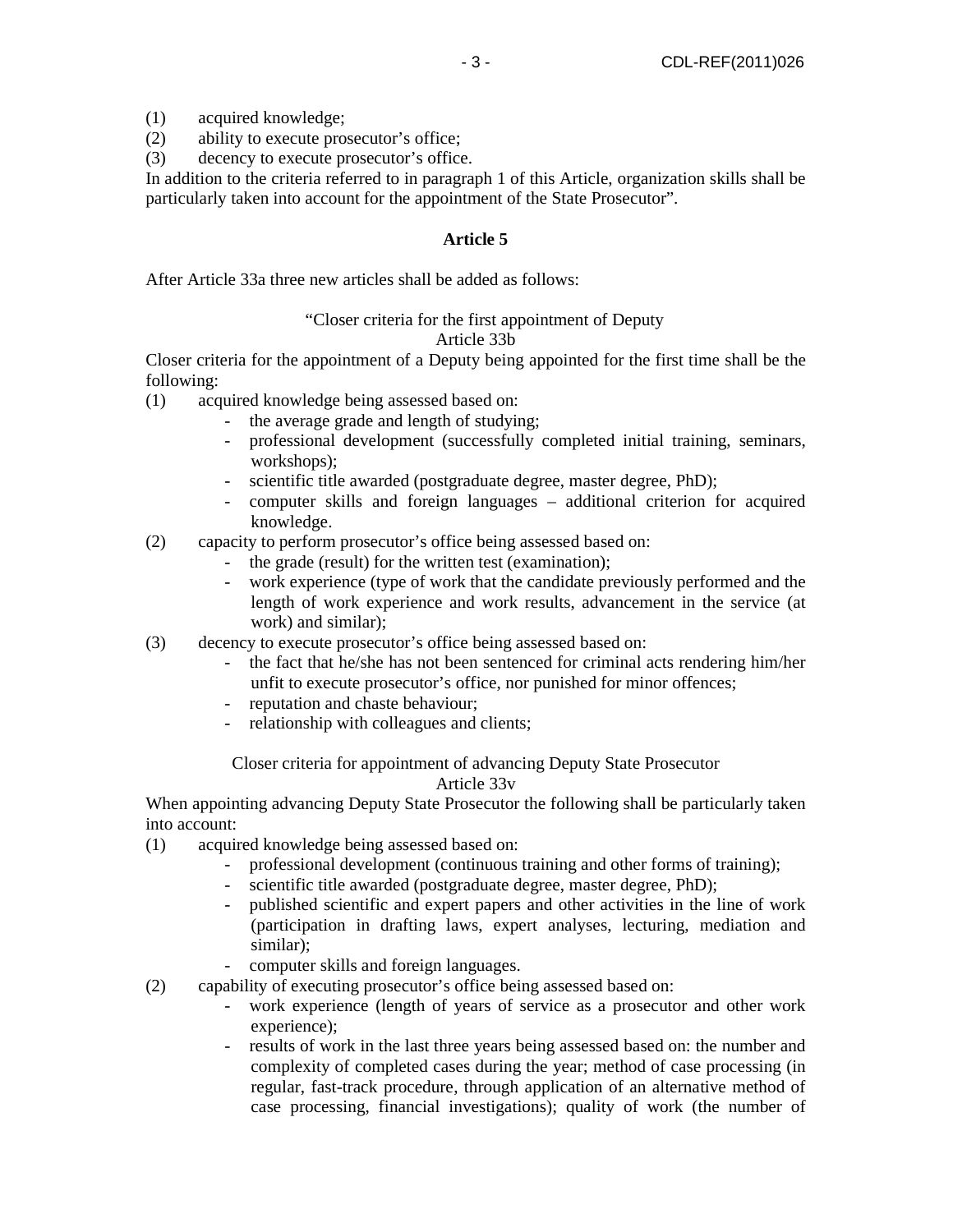indictments confirmed and legal remedies adopted); taking cases as they are received and respecting legal deadlines for procedural actions;

- communication skills and personal behaviour.
- (3) decency to execute prosecutor's office being assessed based on:
	- the fact that he/she was not imposed a disciplinary measure for disciplinary offence for violation of respectability of prosecutor's office;
	- relationship with colleagues and clients;
	- reputation and chaste behaviour.

#### Closer criteria for appointing of State Prosecutor

## Article 33g

In addition to the criteria under Article 33v of this Law (depending on whether the candidate executed earlier the office of the State Prosecutor or not), when determining proposals for appointment of the State Prosecutor, the following shall also be taken into account:

- ability to organize work in the Prosecutor's Office;
- knowledge of Prosecutor's Administration affairs;
- commitment to keep the respectability of the Prosecutor's Office and prosecutors and deputies in the public.

## **Article 6**

In Article 35 par. 2, 3 and 4 shall be deleted.

## **Article 7**

Article 35a shall be amended to read as follows:

"The Prosecutorial Council may conduct written testing of the candidates being appointed for Deputy Basic State Prosecutor for the first time prior to the interview.

The Prosecutorial Council shall form a Commission of Appointment composed of three members of the Prosecutorial Council.

The Commission of Appointment shall create a test, conduct anonymous testing and assess the test.

The written test shall be composed of a group of questions published on the website of the Prosecutorial Council.

A copy of the graded test shall be submitted to all members of the Prosecutorial Council.

#### **Article 8**

After Article 35a two new articles shall be added to read as follows:

## "Scoring

#### Article 35

A candidate being appointed for the State Prosecutor or the Deputy may achieve 100 points in total based on:

- acquired knowledge up to 30 points;
- ability to execute prosecutor's office up to 40 points;
- decency to execute prosecutor's office up to 30 points.

A candidate who achieves less than 60 points shall be graded with "unsatisfactory" grade.

Assessment of candidates Article 35v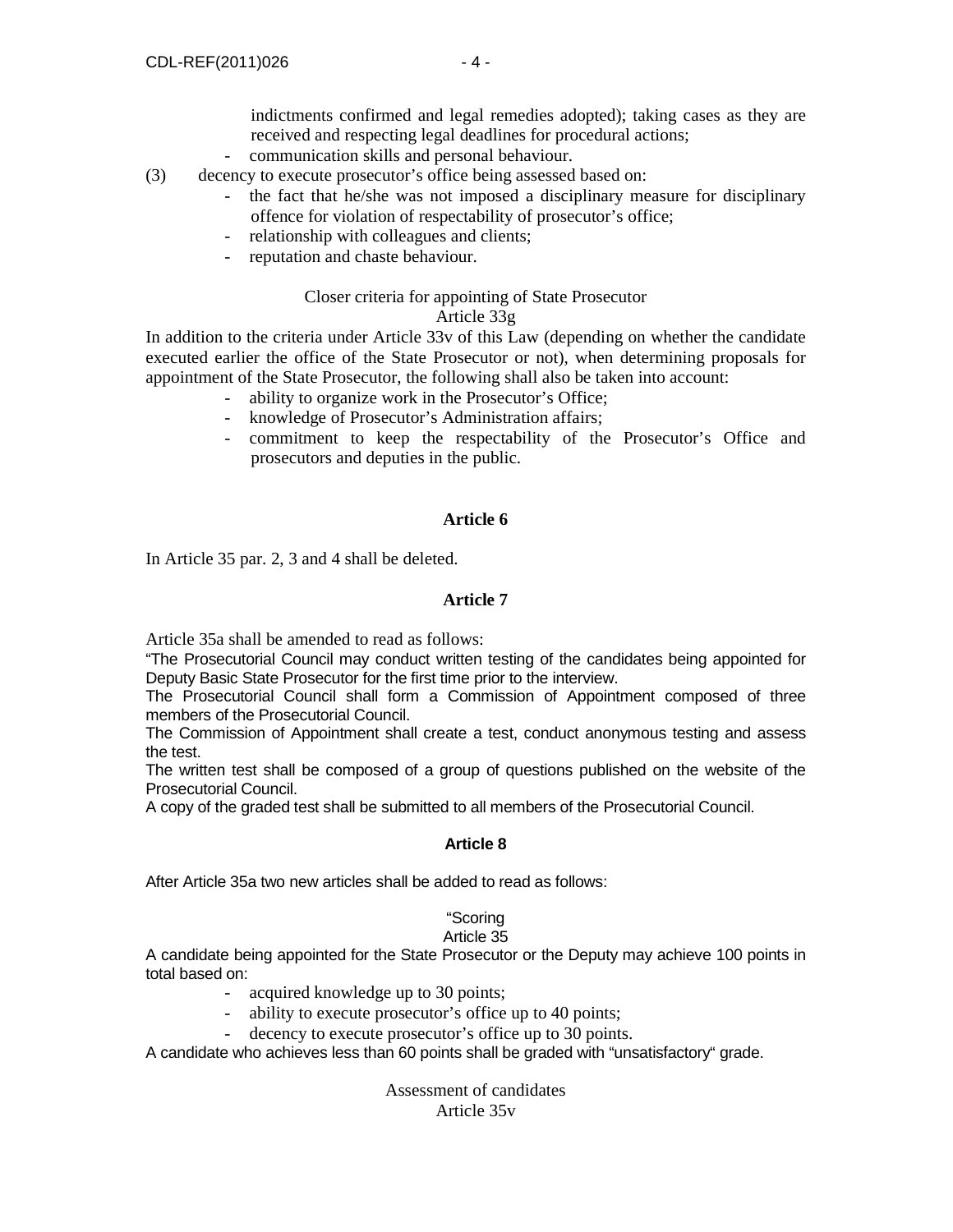Based on the conducted interview, the obtained documentation and the opinion under Article 31 of this Law, the members of the Prosecutorial Council shall assess the candidates according to the criteria under Art. 33a, 33b and 33v of this Law.

Members of the Prosecutorial Council shall complete the form for assessment of candidates determining the total number of points that the candidate achieved.

Members of the Prosecutorial Council shall submit the form with the total number of points of the candidates to the Commission of Appointment to determine the average number of points.

Based on the determined average number of points, the Commission of Appointment shall create a ranking list of the assessed candidates and shall submit it to the Prosecutorial Council.

The content of the form for assessment of the candidates under paragraph 2 of this Article shall be regulated by the Rules of Procedure of the Prosecutorial Council.

#### **Article 9**

The previous Article 35b shall be deleted.

#### **Article 10**

In Article 36 after the words "the Prosecutorial Council" the following words are added "based on the list".

Paragraph 2 shall be amended to read as follows:

"The Prosecutorial Council shall submit to the Assembly the justified proposal for appointment of the State Prosecutor, containing as many candidates as being appointed, with basic information and assessment for all candidates who applied."

#### **Article 11**

In Article 36b after the word "in" the word "entire" is added.

#### **Article 12**

In the title of the Chapter IV the word "DISCIPLINARY" shall be deleted. In Chapter IV two new Articles shall be added as follows:

#### "1. Code of Ethics

#### Prosecutorial Code of Ethics Article 38a

The Prosecutorial Code of Ethics shall be determined by the extended session of the Supreme State Prosecutor's Office, upon previously obtained opinion from the session of State Prosecutor's Offices.

Extended session of the Supreme State Prosecutor's Office shall elect the Prosecutorial Code of Ethics Commission which shall have a president and two members selected from state prosecutors and deputies for the period of four years.

#### Code of Ethics Commission

Article 38b

"Prosecutorial Code of Ethics Commission shall monitor application of the Prosecutorial Code of Ethics.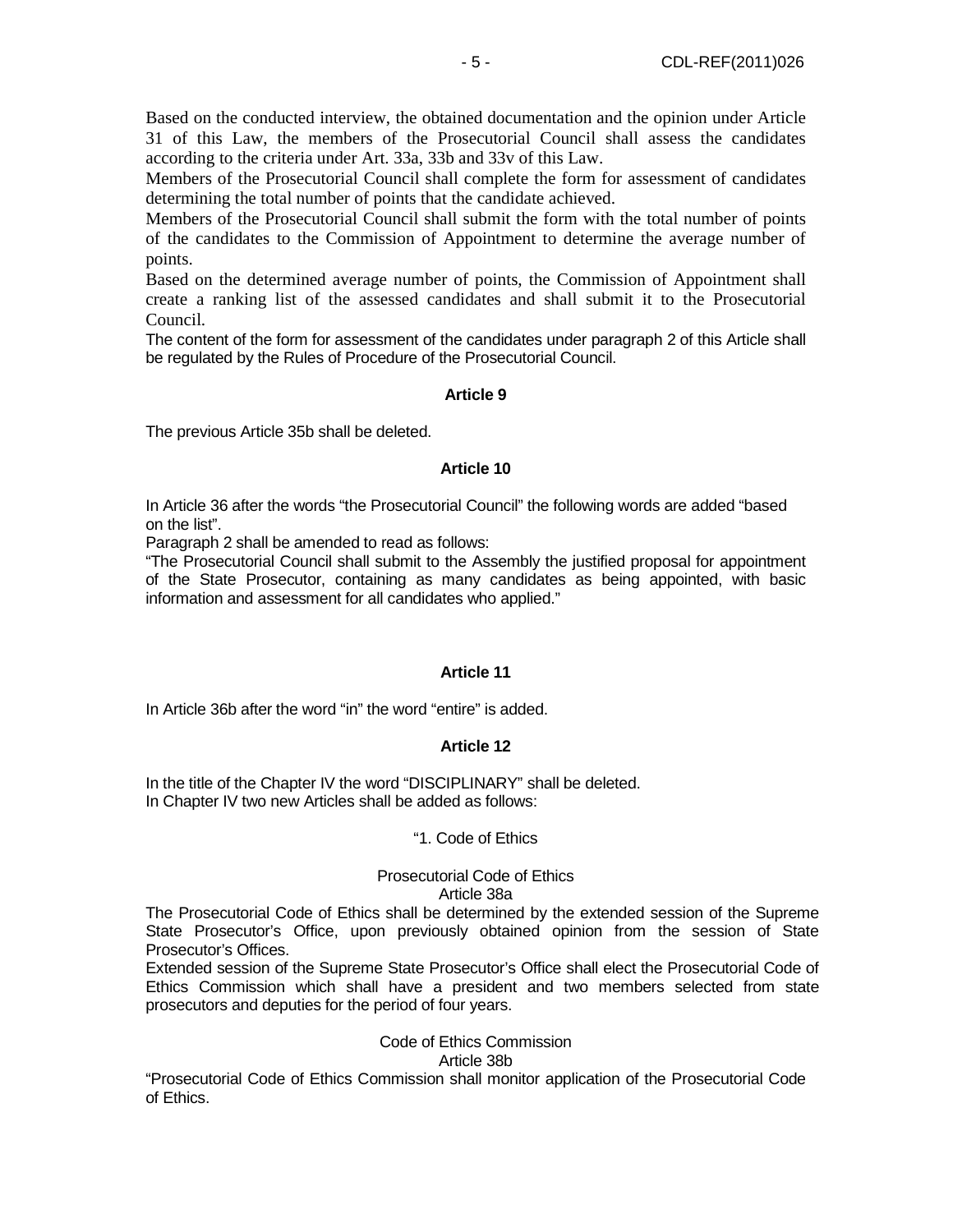Prosecutor, deputy prosecutor and/or the person authorized to initiate disciplinary proceedings may submit the request to the Commission under paragraph 1 of this Article for the opinion whether certain conduct is in accordance with the Prosecutorial Code of Ethics.

The Commission under paragraph 1 of this Article shall report on its work to the Prosecutorial Council at least once a year.

The Commission under paragraph 1 of this Article shall pass the rules of procedure on its work regulating closer the manner of work and decision making".

#### **Article 13**

After Article 38b the heading of the chapter shall be added to read as follows: "2. Disciplinary Responsibility".

#### **Article 14**

In article 39 the heading above the Article is changed and reads as follows: "Conditions for disciplinary responsibility"

#### **Article 15**

In Article 40 after paragraph 2 a new paragraph shall be added to read as follows: "The State Prosecutor or the Deputy State Prosecutor who have been imposed a disciplinary measure of salary reduction, may not be appointed into the State Prosecutor's Office of a higher level prior to expiry of the period of two years from the date of coming into force of the decision imposing the disciplinary measure"

#### **Article 16**

In Article 41 paragraph 1 after item 5, six new items shall be added as follows:

- (6) fails to ask to be excused in cases where there is reason for his/her exclusion;
- (7) does not meet deadlines under procedural laws or in other manner stalls the procedure;
- (8) does not inform the State Prosecutor of the cases where the procedure is taking longer;
- (9) does not allow supervision by the Prosecutorial Council or by immediately superior prosecutor's office;
- (10) does not attend mandatory training programs;
- (11) does not act according to the instructions given by the State Prosecutor."

Previous item 6 shall become item 12.

Paragraph 2 shall be amended as follows

"The State Prosecutor or the Deputy shall be considered as harming the reputation of the prosecutorial office if:

- (1) in executing prosecutor's office or in public he/she behaves in a manner that is not appropriate for the exercise of prosecutor's office
- (2) gives incomplete or false information on the property to the Commission for Conflict of Interest pursuant to a special law;
- (3) accepts gifts contrary to regulations regulating the conflict of interest;
- (4) behaves in an improper or insulting manner towards individuals, state authorities or legal persons in connection with the exercise of his/her office;
- (5) discloses outside the proceedings what he/she learnt about clients, their rights and obligations and legal interests within exercise of his/her prosecutor's office;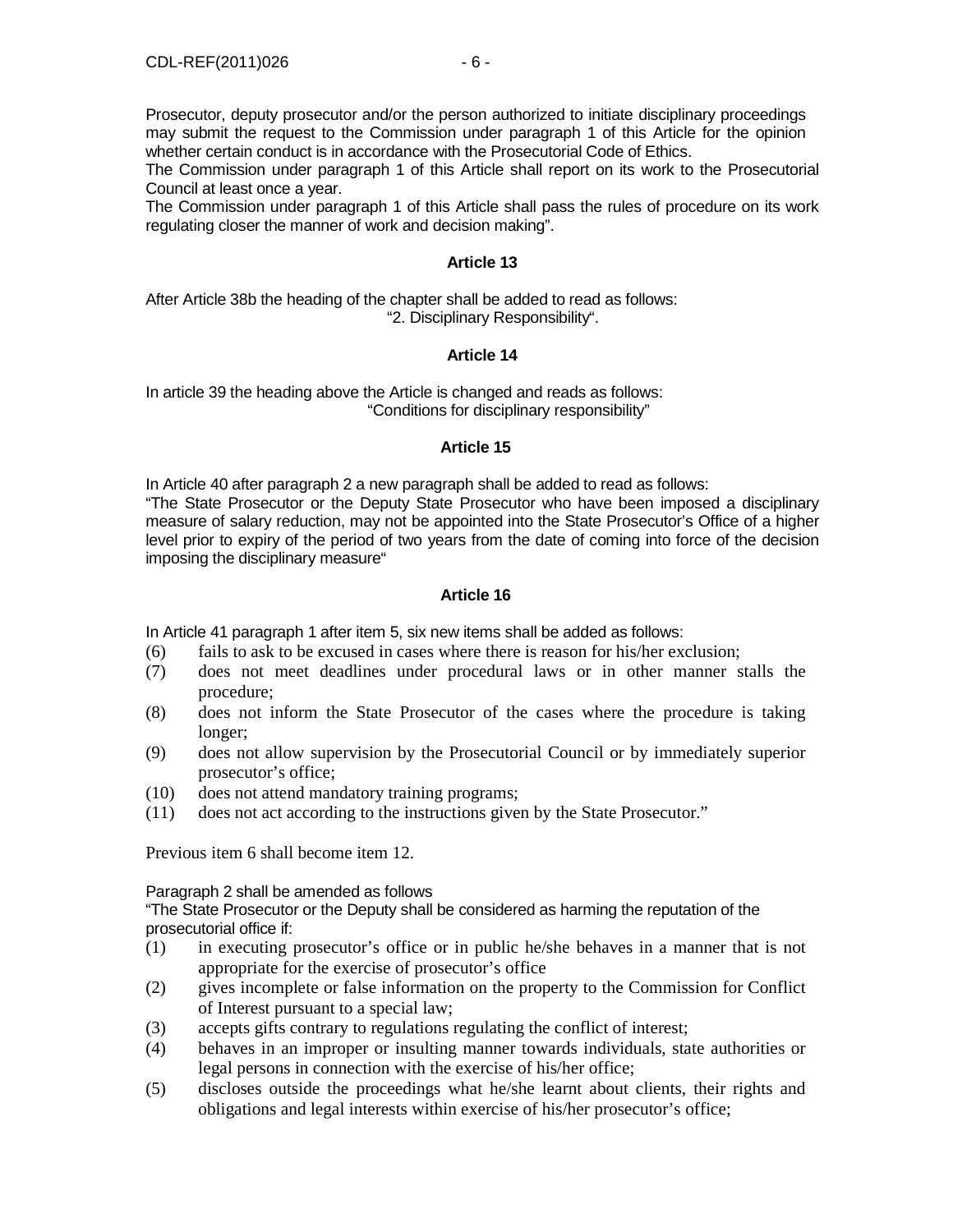- (6) discloses information obtained in exercising his/her prosecutor's office for any other purposes apart from the purpose in connection with exercising his/her prosecutor's office;
- (7) uses prosecutor's office to exercise his/her private interests and interests of his/her family or close persons;
- (8) performs activities or undertakes activities incompatible with exercising of prosecutor's office".

#### **Article 17**

In Article 44 paragraph 2 the words: "amongst the members" shall be deleted.

After paragraph 1 two new paragraphs shall be added to read as follows:

"The Disciplinary Committee shall have a Chairman and two members with their deputies.

The Chairman of the Disciplinary Committee and his/her Deputy shall be appointed amongst the members of the Prosecutorial Council, and the members and their deputies amongst the State Prosecutors and Deputies who are not members of the Prosecutorial Council."

#### **Article 18**

In Article 47 after paragraph 1 two new paragraphs shall be added to read as follows:

"After coming into force of the decision under paragraph 1 item 3 of this Article the proposal for determination of disciplinary responsibility shall be considered a proposal for termination of office and pursuant to it procedure for termination of office shall be conducted if the authorized proponent does not withdraw the proposal.

In the case under paragraph 2 of this Article the final decision of the Disciplinary Committee on termination of the procedure under paragraph 1 item 3 of this Article shall be deemed as the report under Article 58 paragraph 3 of this Law."

Paragraph 2 becomes paragraph 4.

#### **Article 19**

In Article 48 paragraph 4 the words: "members of the Disciplinary Council" shall be replaced by the words: "the Chairman of the Disciplinary Council and his/her Deputy".

#### **Article 20**

After Article 52 a new article shall be added to read as follows:

#### "Unprofessional and negligent exercise of prosecutor's office Article 52a

Unprofessional and negligent exercise of prosecutor's office shall particularly include when the State Prosecutor or Deputy without justified reasons:

- significantly fails to achieve the expected results in terms of quantity and quality of work in last three years;
- stalls the proceedings or does not take cases for processing thus causing stalling or interruption of the proceedings or statute of limitation in criminal proceedings;
- during the criminal proceedings does not comply with the principle of truth and fairness;
- fails to successfully exercise the leading role in a pretrial procedure;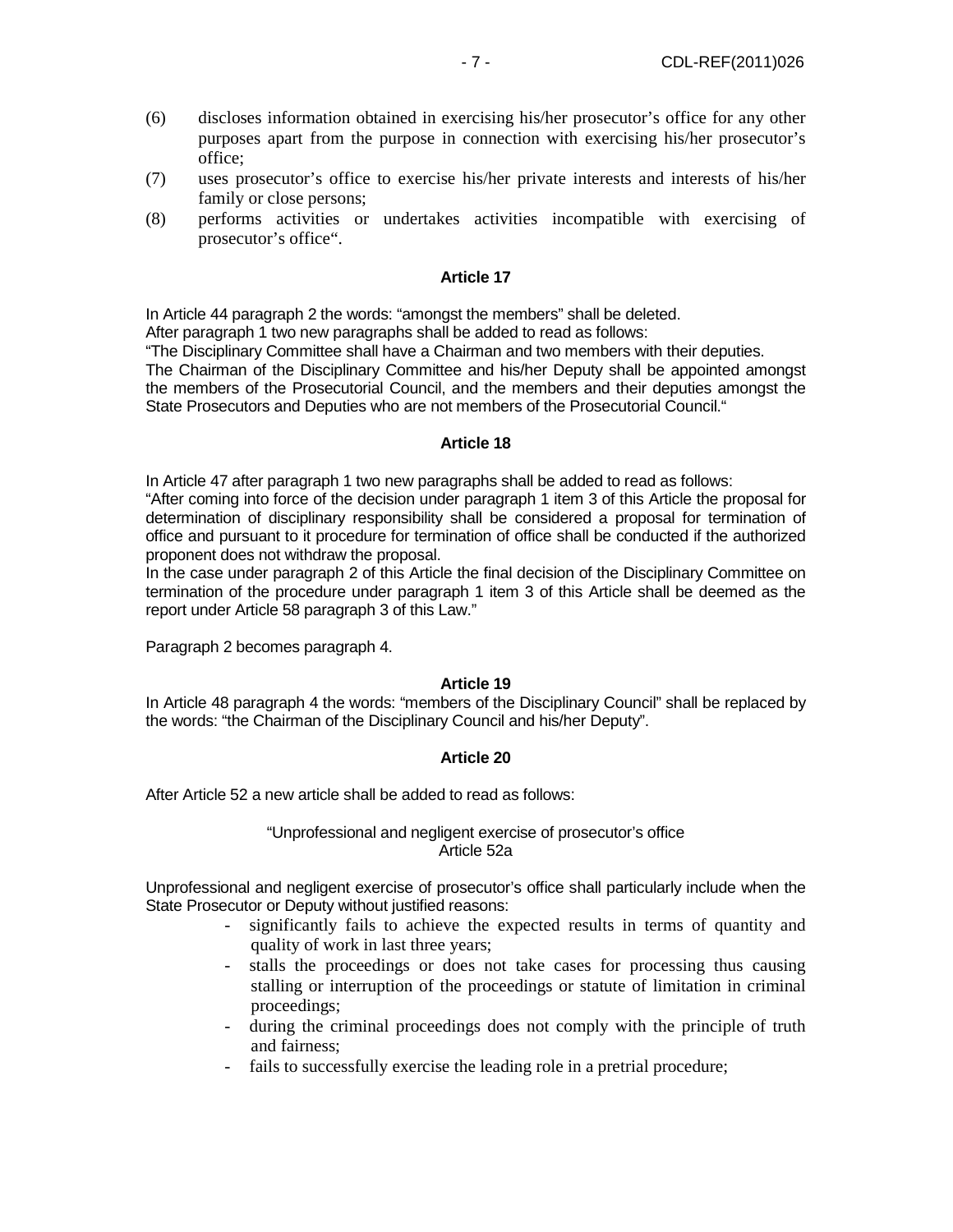- has a significant number of unconfirmed indictments, unaccepted legal remedies compared to the total number of indictments or legal remedies filed in the last three years;
- does not proceed in a large number of cases for a longer time period."

#### **Article 21**

In Article 64a the words "exemption in the disciplinary proceedings" shall be replaced by the words: "disciplinary proceedings".

## **Article 22**

Title of article 71 and article 71 shall be amended to read as follows:

"Appointment of Special Prosecutor

A person who meets the requirements for appointment of the Supreme State Prosecutor may be appointed as the Special Prosecutor.

The Prosecutorial Council, upon proposal from the Supreme State Prosecutor, shall appoint the Special Prosecutor, with his /her written consent, among the State Prosecutors and Deputies.

The Special Prosecutor shall at the same time be appointed for the Deputy Supreme State Prosecutor.

The Special Prosecutor shall be appointed for the period of five years and may be reappointed."

#### **Article 23**

The title of the Article 72 and Article 72 shall be changed to read as follows:

"Appointment of Deputy

A person who meets the requirements for appointment of the High State Prosecutor may be appointed as the Deputy Special Prosecutor.

The Deputy Special Prosecutor, with his/her written consent, upon proposal from the Special Prosecutor, shall be appointed by the Prosecutorial Council amongst the State Prosecutors and Deputies.

The Deputy Special Prosecutor shall be appointed for a period of five years and may be reappointed."

#### **Article 24**

In Article 73 paragraph 1 shall be amended to read as follows:

The Supreme State Prosecutor before proposing a special prosecutor and special prosecutor before proposing a deputy shall obtain the opinion on his/her performance. "

In paragraph 2 after the words: "Supreme State Prosecutor" the following words are added: "or special prosecutor".

In paragraph 3 the words: "particularly contain" shall be replaced by words: "in addition to the information under Article 33 of this Law shall also contain".

#### **Article 25**

Article 74 shall be deleted.

#### **Article 26**

Article 75 shall be amended as follows: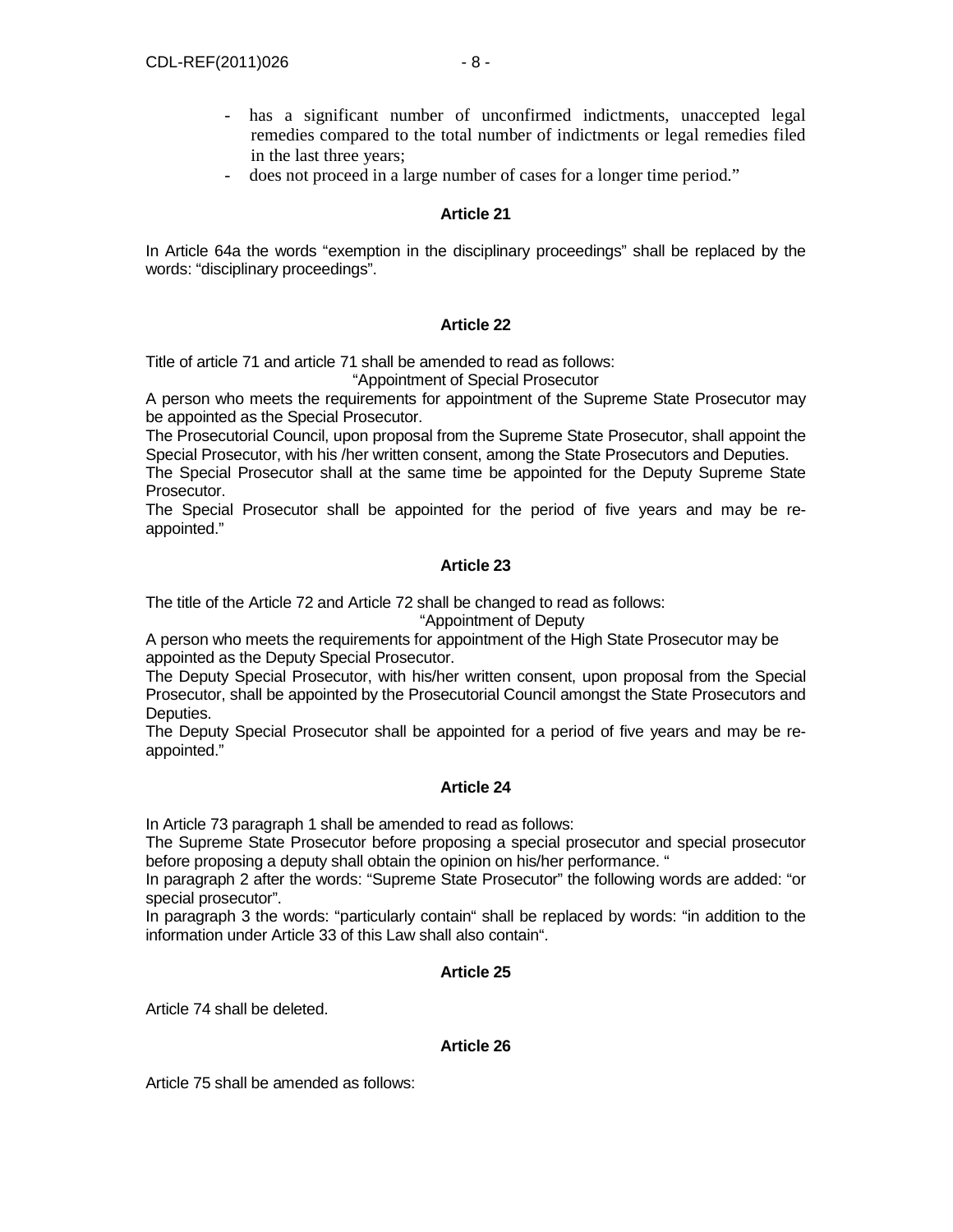"Upon expiry of the term of office or when submitting a resignation, the Special Prosecutor shall be entitled to continue to perform the function of the Deputy Supreme State Prosecutor.

Upon expiry of the term of office or when submitting a resignation the Deputy Special Prosecutor shall be entitled to return to the position of the Deputy in the State Prosecutor's Office where he/she had exercised the office prior to appointment.

Should the Deputy, in the event of expiry of the term of office or upon resignation, refuse to return to the State Prosecutor's Office where he/she had exercised the office prior to appointment, his/her term of office shall cease."

#### **Article 27**

In Article 76 after the word "office" the words: "the State Prosecutor or Deputy" shall be deleted.

#### **Article 28**

Article 79 shall be amended as follows:

#### "Confidentiality of Information

#### Article 79

Special Prosecutor, Deputy Special Prosecutor, civil servants and public employees in the Department, employees in court, police or with other entities that have undertaken certain actions upon request of the Special Prosecutor shall be under a duty to keep, as confidential information, the information determined under the Law on Confidentiality of Information as confidential, regardless of the manner they became aware of the information.

In addition to the information classified as confidential under the law or other regulation, the information from pre-trial proceedings for criminal acts falling within the competence of the Department shall also be deemed confidential."

#### **Article 29**

In Article 82 after the word "prosecutor", the following words shall be added "and deputy special prosecutor".

#### **Article 30**

In Article 83 paragraph 1 item 1 after the word "Deputy", the following words shall be added: "the Special Prosecutor and deputy special prosecutor".

Item 5 is amended and reads as follows:

(5) propose the budget line necessary for financing of the work of the Prosecutorial Council.

Items 6, 7, 9, 10 and 11 shall be erased.

#### **Article 31**

In Article 84 paragraph 2 shall be amended as follows:

"The Supreme State Prosecutor shall be a member of the Prosecutorial Council by virtue of his/her office and may not be the Chairman of the Prosecutorial Council."

In paragraph 3 item 1 after the word "deputy" the following words are added: "of which at least four deputies with at least eight years of experience".

In item 2 the words "Faculty of Law in Podgorica" shall be replaced by the words: "legal science".

After paragraph 3 a new paragraph is added and reads as follows:

"The Chairman of the Prosecutorial Council shall be elected among State Prosecutors and Deputy members of the Prosecutorial Council."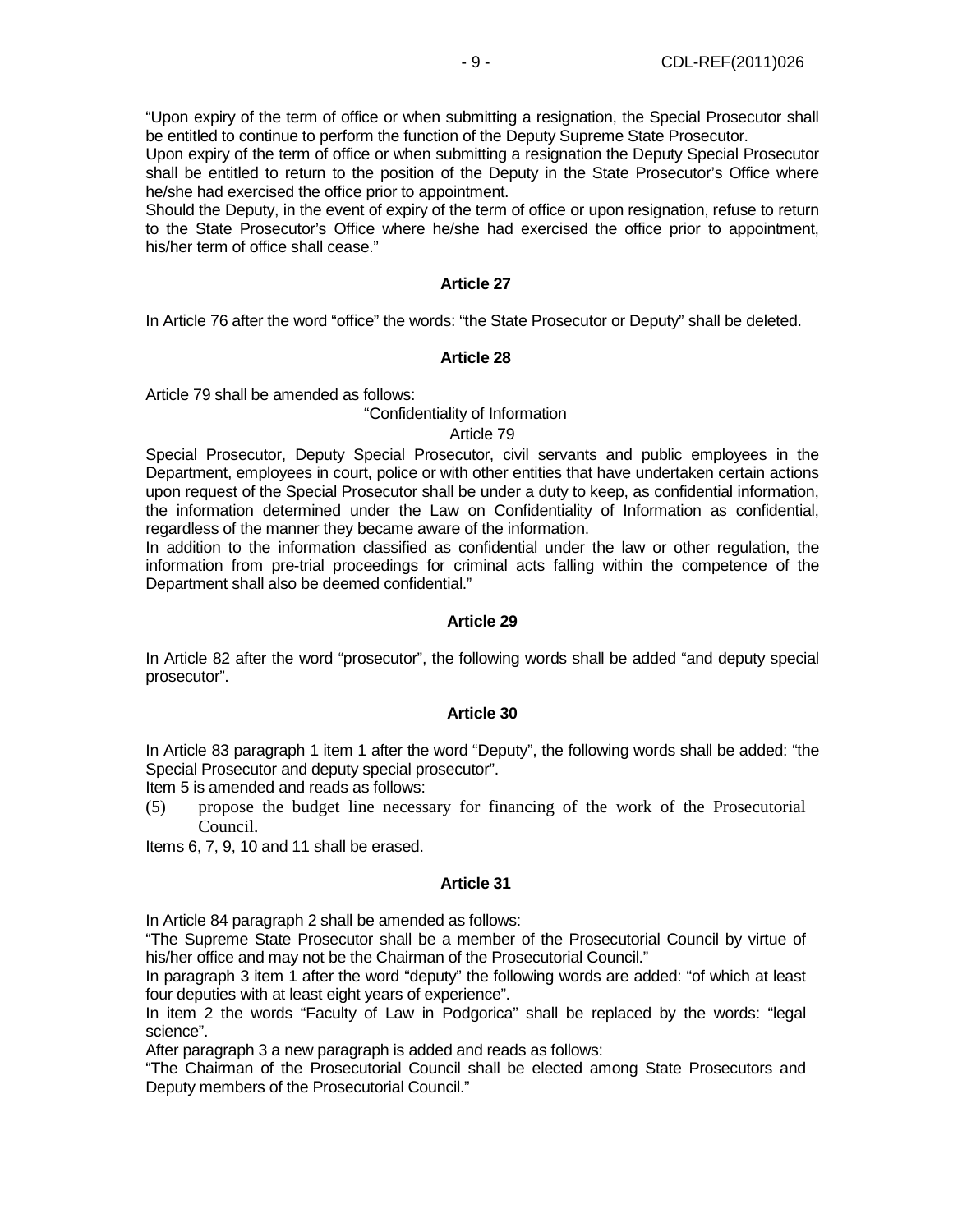#### **Article 32**

After Article 97 a new Article shall be added as follows:

"Session of the Supreme State Prosecutor's Office

Article 97a

Apart from the affairs under Article 97 of this Law, the Session of the Supreme State Prosecutor's Office shall conduct the following affairs:

- (1) give opinions on the regulations relevant for exercise of prosecutor's office;
- (2) initiate passing of relevant laws from other regulations in the field of judiciary;
- (3) consider reports submitted to the Assembly;
- (4) consider issues of relevance for ensuring application, sustainability and uniformity of the Judicial Information System regarding the part relating to the State Prosecutor's Office;
- (5) determine the methodology of reporting on the work of the State Prosecutor's office and the annual work schedule.

In order to consider particular issues of relevance for the work of the State Prosecutor's Office and in other cases determined by this Law, the Supreme State Prosecutor shall convene an expanded session of the Supreme State Prosecutor's Office comprised of the Supreme State Prosecutor, his/her deputies, High State Prosecutors and the Special Prosecutor."

#### **Article 33**

In Article 98 paragraph 2 after the words: "financial and material management" instead of full stop a comma shall be put and the following words added "professional, administrative, IT, analytical and other activities of the Prosecutorial Council."

After paragraph 2 a new paragraph shall be added:

(2) The state prosecutor may delegate administrative prosecutorial affairs in written form to a deputy or to a clerk in the state prosecution.

Paragraphs 3 and 4 shall become paragraphs 4 and 5."

#### **Article 34**

In Article 103 paragraph 2 shall be amended as follows:

"The annual work report shall also contain the information on the position and development of the reported criminal activity in the previous year, as well as a proposal of the measures aimed at improvement of performance of the State Prosecutor's Office."

Paragraph 4 shall be changed as follows:

"The annual work report shall be published on the website of the Supreme State Prosecutor's Office."

#### **Article 35**

After Article 103 a new article shall be added reading as follows:

# "Report of the Prosecutorial Council

Article 103a

The Prosecutorial Council shall submit to the Assembly a report on its work not later than 31st March of the current year for the previous year.

The work report shall be published on the website of the Prosecutorial Council."

## **Article 36**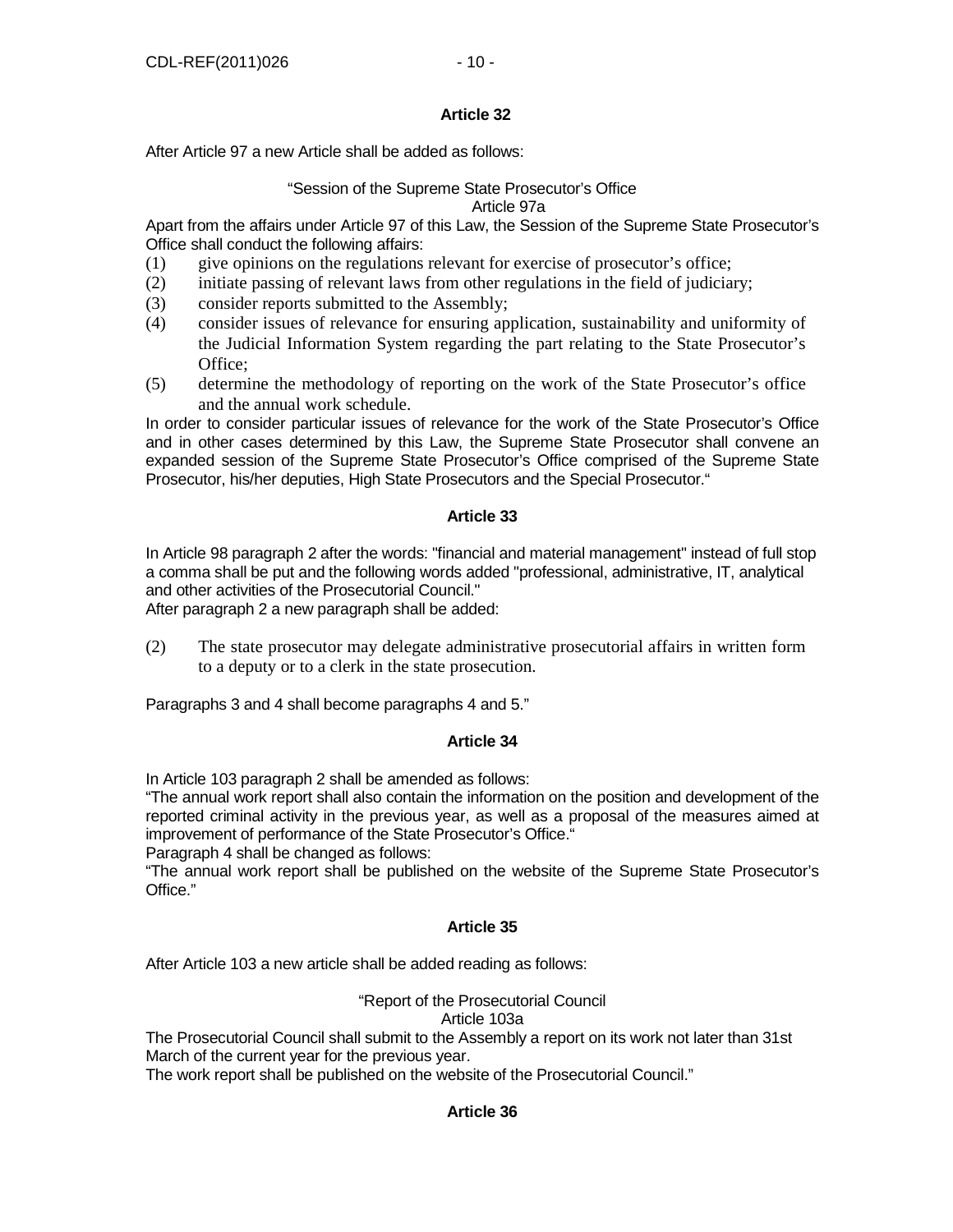In Article 106 paragraph 1 after the words "Prosecutor's Office" the following words shall be added "of the same ranking".

### **Article 37**

In Article 108 paragraph 1 the word "examination" shall be replaced by "inquest, investigation".

### **Article 38**

After Article 109 a new Article 109a shall be added as follows:

#### "Withdrawal of the assigned cases

An assigned case shall be taken from a deputy solely if it is found that the deputy was acting inappropriately in the case, because of the exemption or if he/she is unable to perform prosecutorial function for more than three months.

Cases which urgent nature is provided for in law, may be taken from a deputy if the deputy, due to his/her absence or disability, is unable to act in a timely manner and in the prescribed timeframes.

The state prosecutor shall take the case from the deputy by passing a decision.

The decision on withdrawal shall be submitted to the deputy who has the case taken of. The objection against the decision on withdrawal shall be filed to directly superior High State Prosecutor, and the objection against the decision of the Supreme State Prosecutor to the Session of the Supreme State Prosecutor's Office within three days of receiving the decision.

The decision shall be passed within two days of the receipt of objection.

The objection shall not terminate the execution of the decision.

Should the objection be accepted, the case stays with the deputy from whom it was taken."

#### **Article 39**

In Article 115 the words "the Prosecutorial Council" shall be replaced by "the session of the Supreme State Prosecutor's Office".

#### **Article 40**

In the title of the Chapter IX the words: "OFFICIAL SECRET" shall be replaced by "CONFIDENTIAL INFORMATION".

In Chapter IX the words: "official secret" shall be replaced by "confidential information" in the adequate case.

In Article 125 paragraph 1 item 2 shall be deleted.

In paragraph 1 item 3 the words "official or business secret" shall be replaced by "confidential information".

#### **Article 41**

In Article 128 paragraph 2 the words "the Prosecutorial Council" shall be replaced by "the Supreme State Prosecutor".

In paragraph 3 the words: "the Chairman of the Prosecutorial Council" shall be replaced by "the Supreme State Prosecutor".

#### **Article 42**